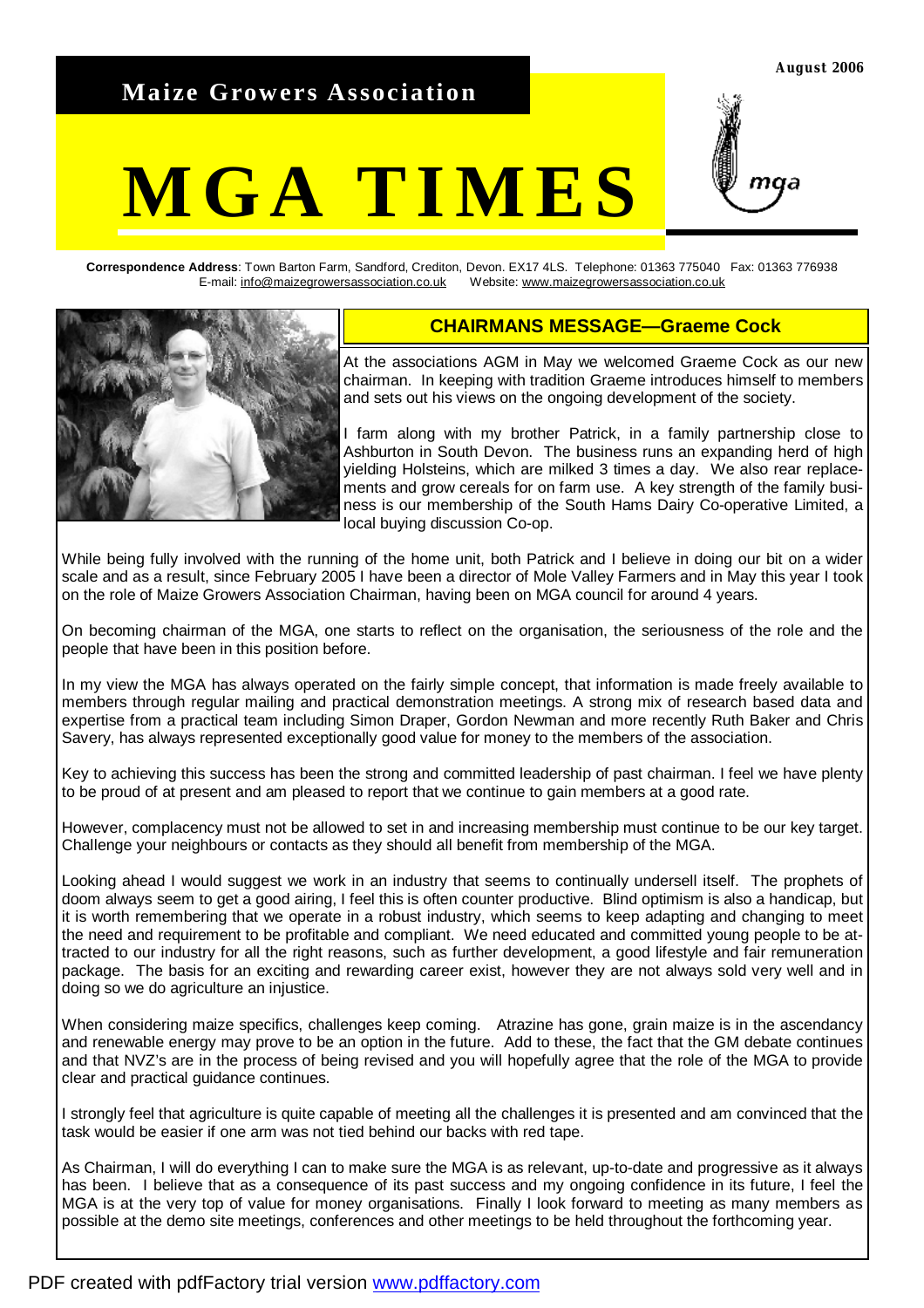## *MINERALS FOR MAIZE*

Manufactured by Mole Valley Farmers, Formulated by MGA

Winter ration planning is fast upon us and as a result, members will hopefully have no problem with being reminded of the MGA range of minerals. The range, which includes:

- MGA Super Spec 200 for milking cows in winter
- MGA Grazing for cows at grass
- MGA Dry cow
- **MGA Youngstock**

The mineral range was originally formulated by Gordon Newman and subsequently updated by Chris Savery, John Morgan and Mole Valley Farmers. Due to the increasing cost of raw products, especially copper, the price of the minerals has had to increase by approximately 10%. That said they are still competitively priced. Don't forget, MGA minerals are designed for high maize/wholecrop inclusion diets and are formulated to 100% of the stated specification.

#### **ORDERING PROCEDURE**

The same procedure applies to members and nonmembers of MGA. Minerals are ordered direct from Mole Valley Farmers and designated telephone/fax numbers have been set up for this purpose only - it is **not** possible to order any other MVF products on the numbers given below.

You can either telephone or fax your order on the following numbers:

#### **Telephone 01278 444829 Fax: 01278 446923**

Please remember if you have an order to make, a query about delivery, invoicing or product then please contact the Mole Valley contacts given above.

If you need advice about mineral feeding, or if you have a formulation query you should telephone the MGA office on 01363 775040.



#### **HSBC SPONSORED MAIZE EVENT REPORT**

On a sunny evening in mid July, the MGA held a very interesting and informative meeting at Town Barton Farm in Devon. After a welcome by Tim Archer, Agriculture manager of the HSBC Bank, Simon Draper



and John Morgan led discussions on all aspects of establishing and growing successful maize crops. At the Town Barton demonstration field this year, we have used three different drills to establish the crop, grown two grain maize and one energy variety and used various different combinations of seed dressings. These are not the official MGA trials but are examples of the work that is undertaken by the Maize Growers Association for the benefit of members, to grow economical and successful maize. There is a follow-up meeting on Thursday 14th September, details are included in this mailing.

#### **DIABROTICA UPDATE 2006**

Dominic Eyre (Plant Health Biologist at the Central Science Laboratory) has very kindly given the MGA an update on what is happening with the diabrotica survey this year.

#### **Defra survey for** *Diabrotica virgifera virgifera*

Defra is conducting its fourth national survey for *Diabrotica* in 2006. Sticky traps with pheromone lures are being put up in 340 maize fields in England and Wales. Surveys are also being conducted in Scotland, the Isle of Man and the Channel Islands. This year there is a greater focus on south-east England to try and delimit the outbreak area with greater confidence. Approximately 120 fields are being sampled in a larger buffer zone of 50 km around sites of previous finds to the west and south of London. The number of sites in south-west England (70) has also been increased to reflect the large hectarage of maize in this area.

The first traps were put out into the field in the third week of July. The survey is at a very early stage, but there have been two confirmed findings so far, the first on 27th July. These findings indicate that the adult beetles are active slightly earlier in the summer in the UK, than previously thought. Maize fields and game cover that has not been rotated is at higher risk and continues to be the priority for the survey.